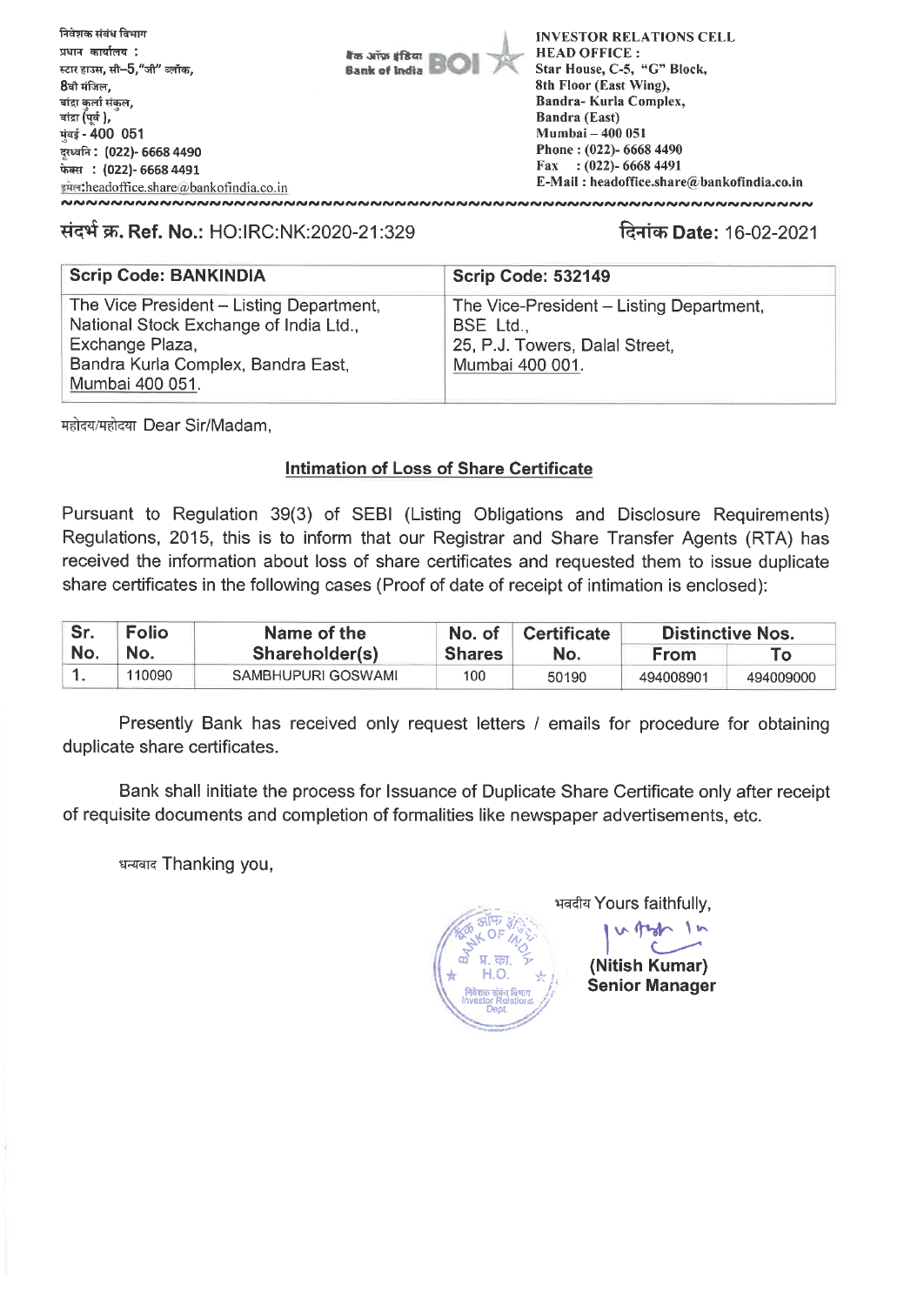## **Investor Relations Department**

| From:               | bssduplicate@bigshareonline.com                                                                                                                                                |
|---------------------|--------------------------------------------------------------------------------------------------------------------------------------------------------------------------------|
| Sent:               | Monday, February 15, 2021 14:18                                                                                                                                                |
| To:<br>Cc:          | Rajesh Venkataraj Upadhya; Investor Relations Department<br>ganesh@bigshareonline.com; jibu@bigshareonline.com;<br>bhagwan@bigshareonline.com; Bssduplicate@Bigshareonline.Com |
| Subject:            | Duplicate Share Intimations Received On: 20210215                                                                                                                              |
| <b>Attachments:</b> | 527120.pdf                                                                                                                                                                     |

### CAUTION: This email originated from a source outside Bank of India. Do not click on links or open attachments unless you recognize the sender and you know the content is safe.

#### Dear Sir/Ma'am,

Please be informed that in terms of the provisions of the SEBI (LODR) Regulations, 2015, the Company is required to submit information regarding loss of share certificates and issue of duplicate certificates, to the stock exchange within two days of its getting information. Further, the said intimation has to be filed only through the mode of NEAPS filing for NSE and on listing.bseindia.com for BSE and not via hard copy submission.

Accordingly, we are sharing herewith the receipt of the following request for loss of share certificate of the Company by shareholders, to enable you to comply with the said regulatory requirement within the timelines prescribed.

| <b>Client Name</b>     |       | Cert. No   Dist. No From   Dist. NO. To   Folio No. |           |        | Quantity | Name               |
|------------------------|-------|-----------------------------------------------------|-----------|--------|----------|--------------------|
| BANK OF INDIA - EQUITY | 50190 | 494008901                                           | 494009000 | 110090 | 100      | SAMBHUPURI GOSWAMI |

Should you have any queries in respect of the aforesaid instruction kindly revert back.

Regards,

Bigshare Services Pvt. Ltd.